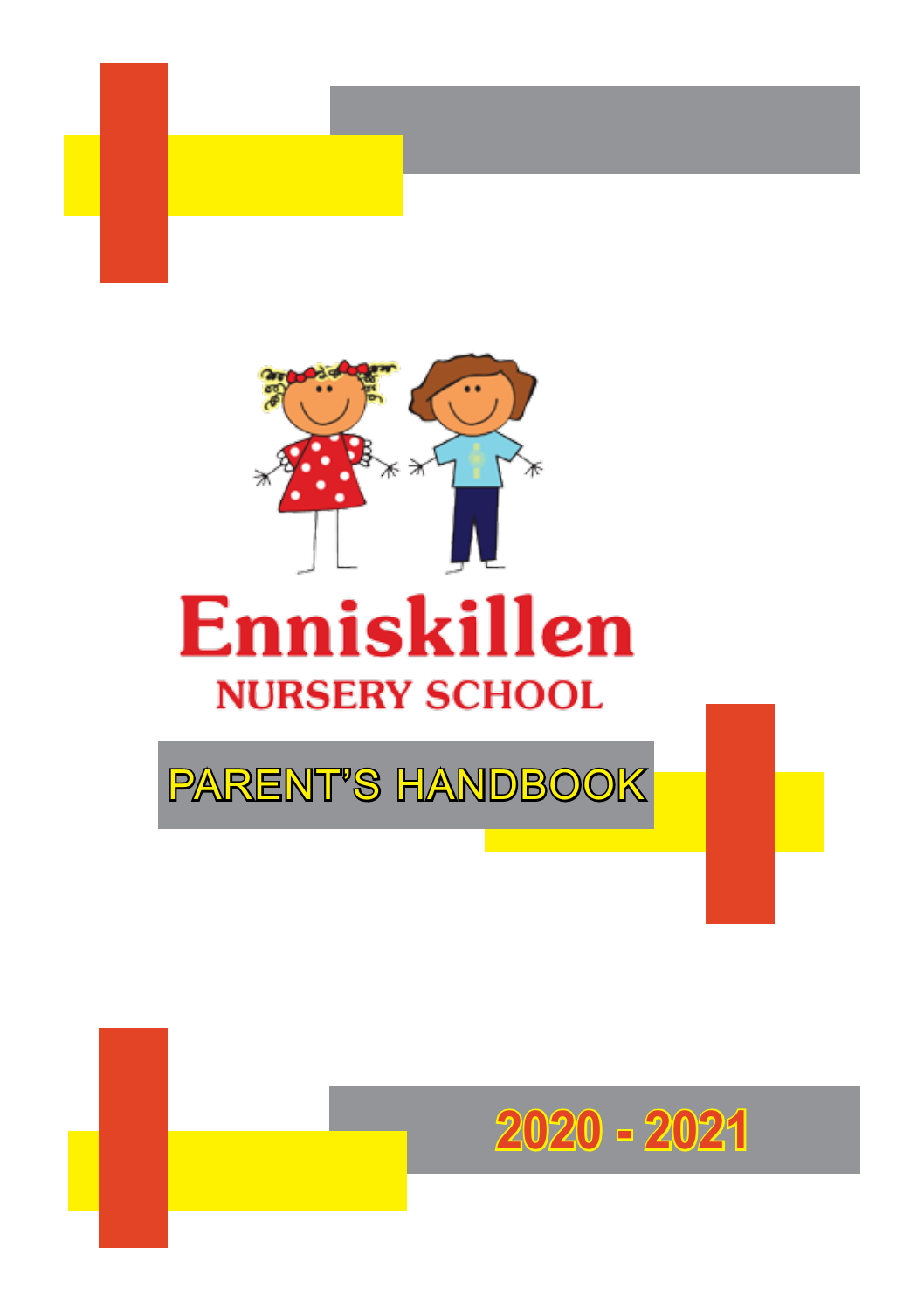#### **It is important that you take time to read this booklet.**

This Handbook provides you with practical information on our School and how you can help your child when they are in Nursery School.

We regularly print a Nursery Times. These will give you information on the topics we are working around in school and rhymes / songs we are learning, you can try these at home with your child. Notice of important dates and events are also provided in the Nursery Times.

We suggest you keep this booklet in a safe place so you can refer to it.

We highly recommend that you use these media platforms to keep up to date with us, as we often share important information using these as well as our text message service.

Website: www.enniskillennurseryschool.com e-mail: eknns@btinternet.com Facebook: Enniskillen Nursery School Tel: 028 6634 2694

# **MISSION STATEMENT**

A PLACE WHERE CHILDREN ARE VALUED, DEVELOP INDEPENDENCE, A SENSE OF CURIOSITY AND A LOVE OF LEARNING **.**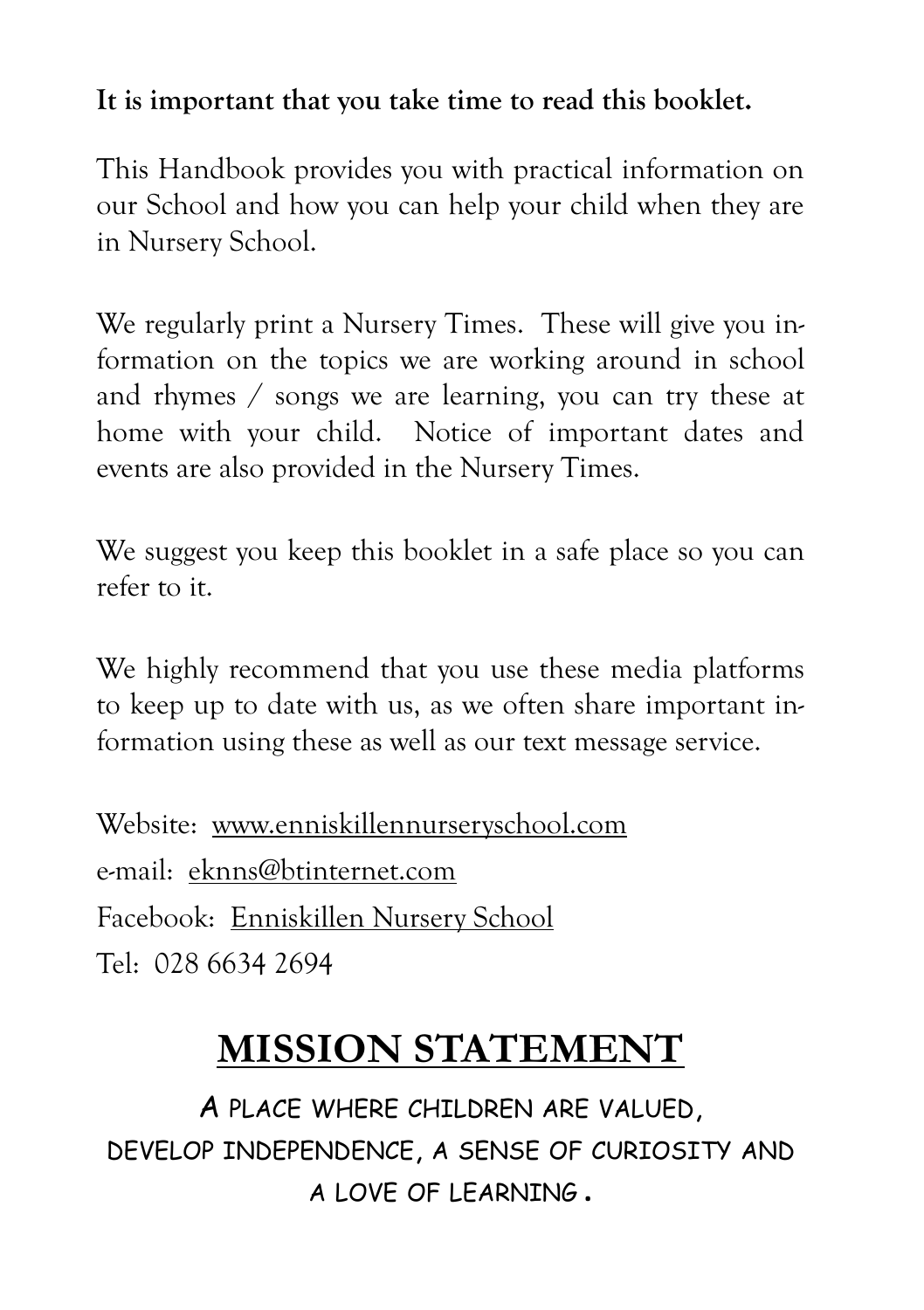#### **Contents**

| Page 1                                   |  | - Letter to Parents                                                          |  |
|------------------------------------------|--|------------------------------------------------------------------------------|--|
| Page 2                                   |  | Teaching Staff and Board of Governors                                        |  |
| Pages $3\&4$<br>$\overline{\phantom{0}}$ |  | Friends of Enniskillen Nursery School                                        |  |
|                                          |  | Helping your Child before they come to<br>school and when they are at school |  |
| Page 5                                   |  | Our Expectations                                                             |  |
| Page 6                                   |  | Timetable of the school day and school year                                  |  |
| Page 7                                   |  | Settling In Procedure and Housekeeping                                       |  |
| Page 8                                   |  | Coming to and going from Nursery School                                      |  |
|                                          |  | Page 9 & 10 - Attendance & Special Needs                                     |  |
| Page 11                                  |  | <b>Mobile Phones and Anti Bullying Policy</b>                                |  |
| Page 12                                  |  | <b>Toileting Policy</b>                                                      |  |
| Page 13                                  |  | <b>School Clothing</b>                                                       |  |
| Page 14                                  |  | <b>School Trips, Links with Primary Schools</b>                              |  |
|                                          |  | and Shared Education                                                         |  |
| Page 15                                  |  | <b>Breakfast Club, Nursery Fund and Snack</b>                                |  |
| Page 16                                  |  | School Dinners, Allergies and Special<br>Celebrations                        |  |
| Page 17                                  |  | <b>Child Protection Procedure</b>                                            |  |
| Page 18                                  |  | <b>School Terms and School Holidays</b>                                      |  |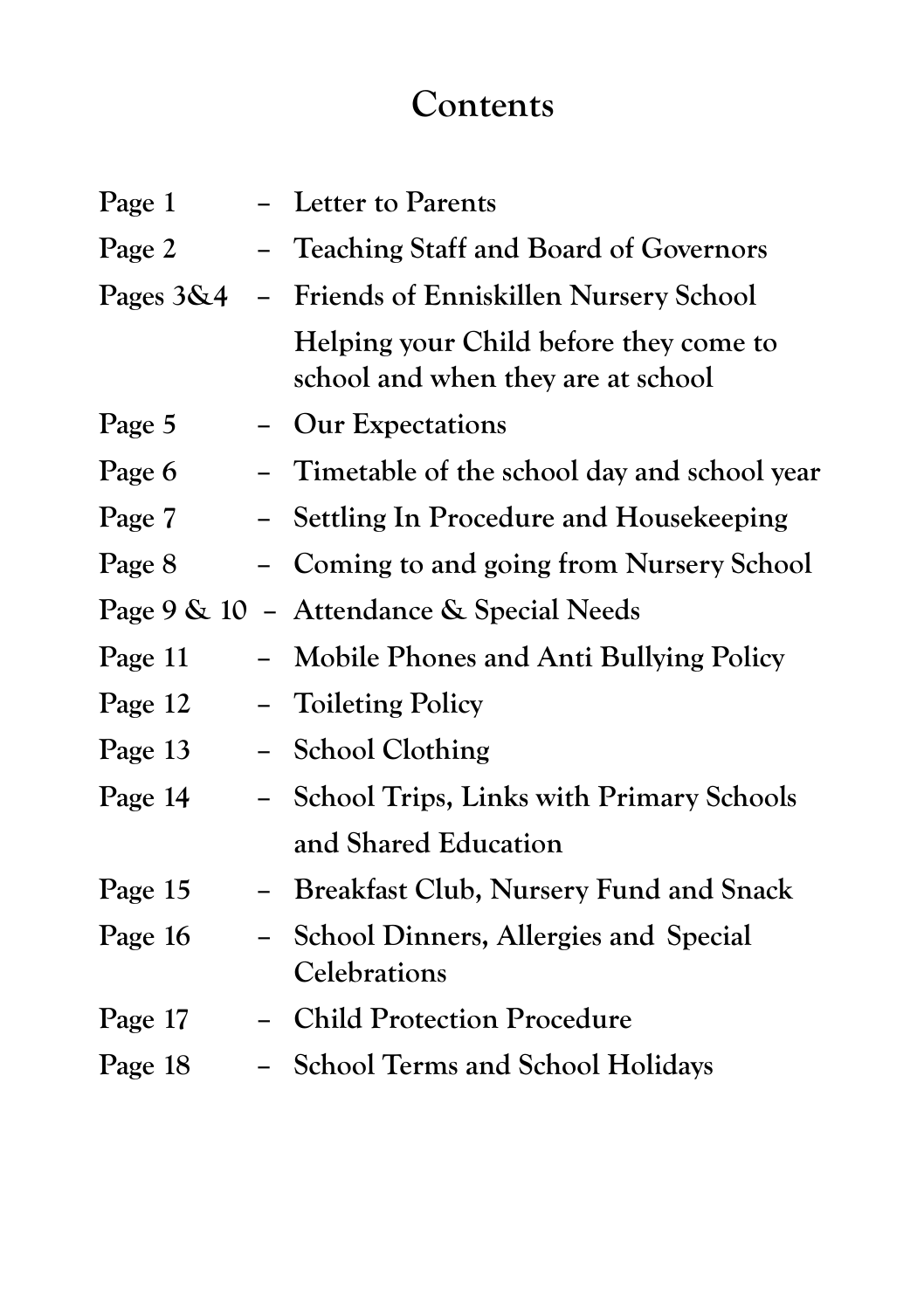Dear Parent

Welcome to Enniskillen Nursery School. We are delighted that you have chosen to start your child's educational journey with us.

We recognise that children learn best when there is an effective and valued partnership between home and school and feel it is vital to ensure your child gains maximum benefit from their year at Nursery School. We look forward to working together with you in this.

I have staff who are extremely hardworking and dedicated, they co-operate well as a team and are exceptionally committed to the well being of your child.

As a team we strive to provide a rich and meaningful range of activities designed to stimulate and develop our pupils.

Mrs McBride, Mrs Reilly and myself are trained teachers with experience in Nursery and Primary Education.

The Nursery Assistants are fully qualified and trained to further develop your child through the medium of play.

We will always act in the interests of your child.

It is my sincere hope that your child will have a happy and enjoyable time in our Nursery School.

Yours sincerely

Mrs Lisa Phair Principal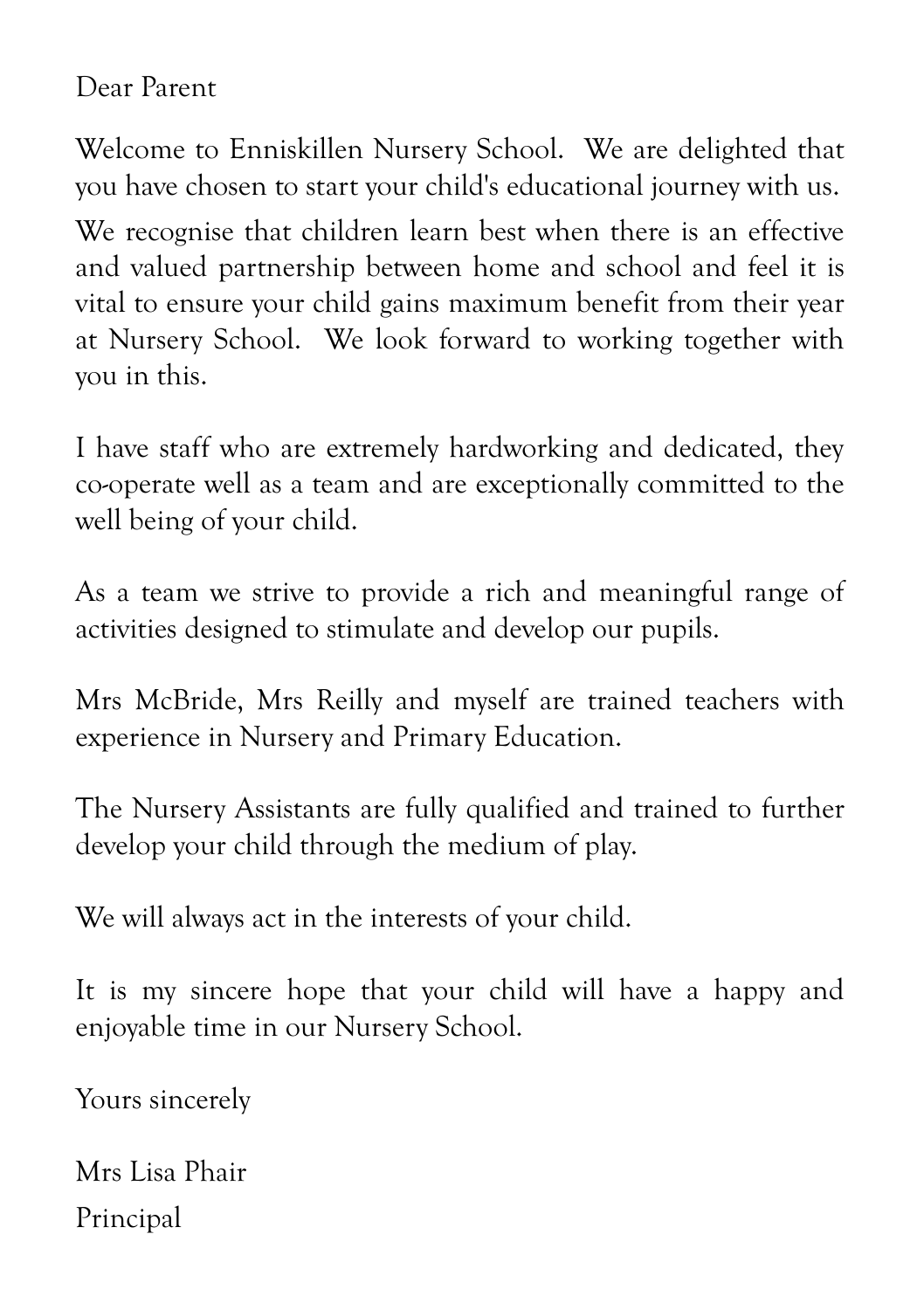#### Enniskillen Nursery School 29 Dublin Road Enniskillen BT74 6HN

#### Telephone Number: 028 6634 2694

#### E-mail: eknns@btinternet.com

| Principal:                                 | Mrs L Phair, B Ed (Hons)                                      |
|--------------------------------------------|---------------------------------------------------------------|
| Teachers:                                  | Mrs F McBride, B Ed (Hons)<br>Mrs R Reilly, B Ed, M Ed (Hons) |
| <b>Nursery Assistants (Full time):</b>     | Mrs G Mathews, NVQ Level 3<br>Mrs C McGourty, BA Hons         |
| <b>Nursery Assistants (Part time):</b>     | Mrs C Mullan, NVQ Level 3                                     |
| Secretary:                                 | Mrs M McQuade                                                 |
| Caretaker:                                 | <b>Mrs P Briggs</b>                                           |
| <b>BOARD OF GOVERNORS</b>                  |                                                               |
| Chairperson:                               | Ms L McVey                                                    |
| Vice-Chairperson:                          | <b>Mrs P Rainey</b>                                           |
| Nominated by DENI:                         | Ms L McVey                                                    |
|                                            | <b>Mrs P Cleary</b>                                           |
| Nominated by EA:                           | Mr D Collins                                                  |
|                                            | <b>Mrs M Hicks</b>                                            |
|                                            | <b>Mrs P Rainey</b>                                           |
| <b>Elected by Parents:</b>                 | Mrs J Brewster<br>Mr G Kennedy                                |
| <b>Elected by Teaching Staff:</b>          | <b>Mrs F McBride</b>                                          |
| Principal/Secretary to Board of Governors: | Mrs L Phair                                                   |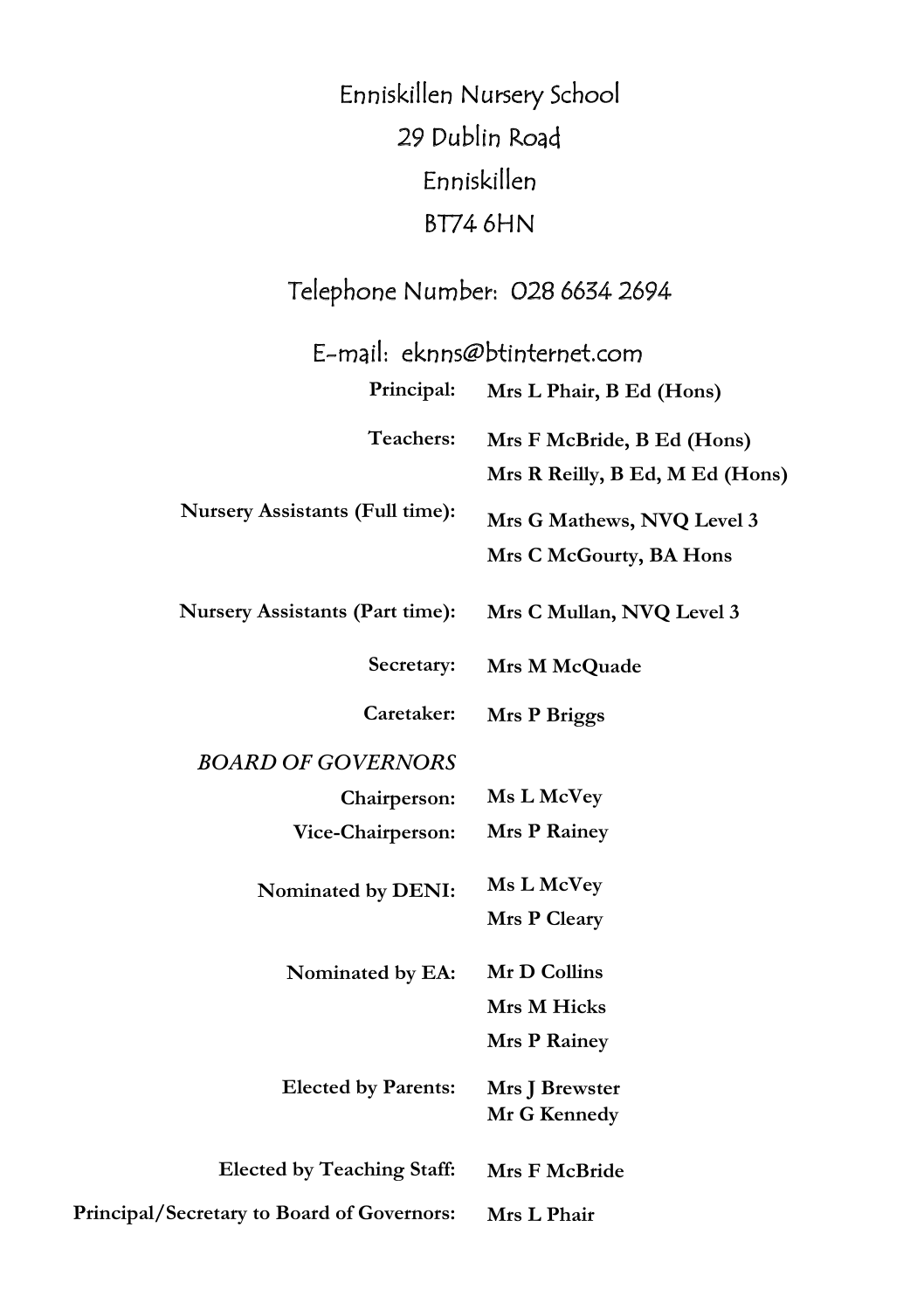# **HOW YOU CAN HELP BEFORE COMING TO SCHOOL**

Children must be happy and settled in their environment to learn.

Here are some suggestions to help prepare your child before coming to school: -

- $\triangleright$  Talk to your child about going to school.
- $\triangleright$  Complete the Getting to Know Me Booklet with your child.
- Eisten and talk to your child and answer questions.
- $\triangleright$  Allow your child to have opportunities for messy play, ie water, sand, dough and paint.
- $\triangleright$  Encourage your child to listen to a story and sing rhymes.
- $\triangleright$  Encourage your child to "help" at home, eg tidy up toys, etc.
- $\triangleright$  Talk about your child staying in school without you.

#### **FRIENDS OF**

### **ENNISKILLEN NURSERY SCHOOL**

We have a parent group that provides vital practical and financial support to the school and we would encourage you to invest in this group.

They hold regular coffee mornings and it is a great way to meet others and create lasting friendships.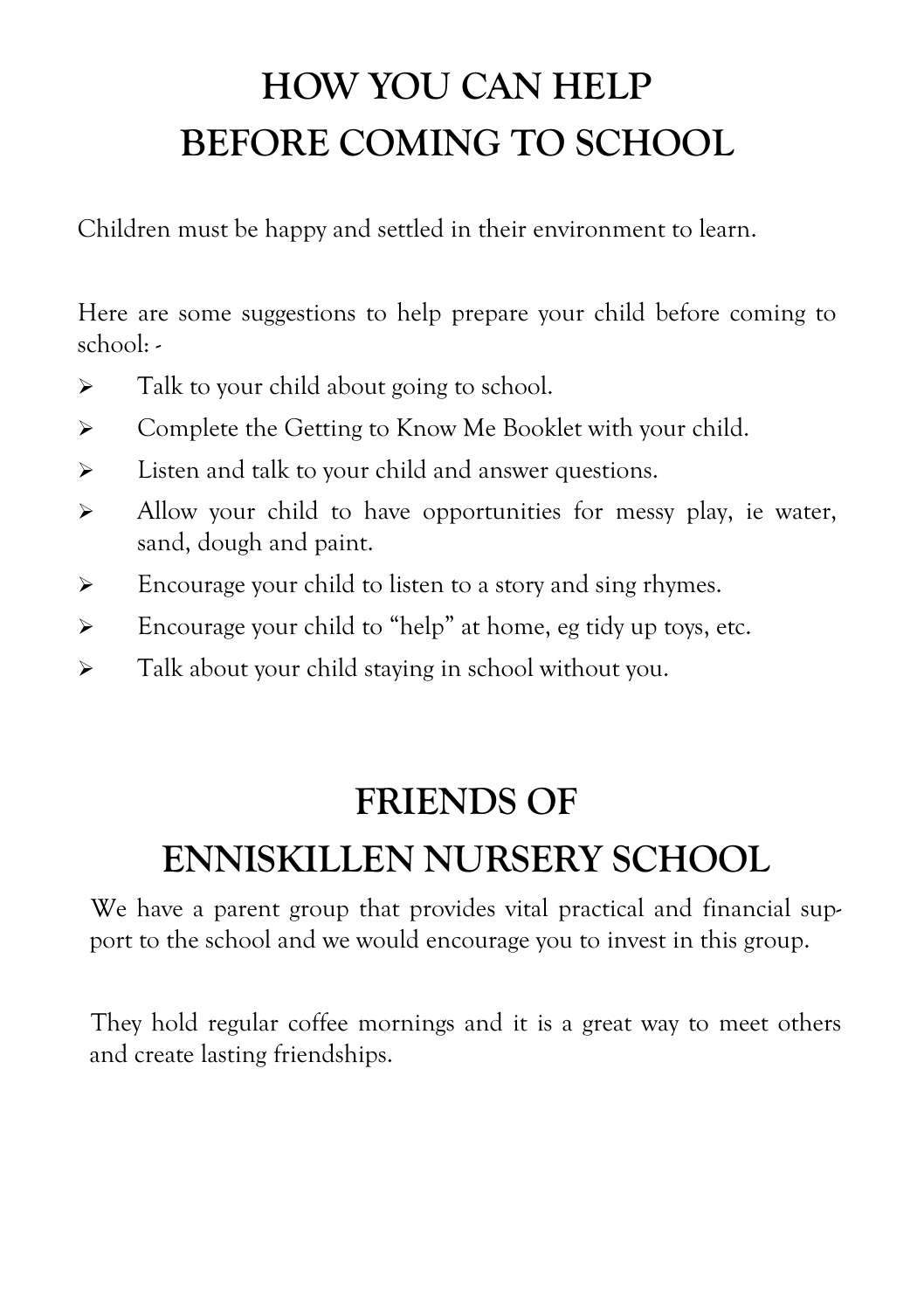# **HOW YOU CAN HELP WHEN YOUR CHILD IS AT SCHOOL**

- > Always read the notes and Nursery Times from school.
- $\triangleright$  Use the Nursery Times and say the Rhymes with your child.
- $\triangleright$  Listen and talk to your child and answer questions.

You are placing your child into the trust of qualified teachers who are always willing to discuss any of your child's issues in a confidential manner and at an appropriate time. Parental contacts with the school are actively encouraged by the teaching staff. Your support as parents is essential in working with the school for your child's benefit.

The school encourages parental participation in various ways such as out of school educational trips, invitations to meetings with teachers, and other events. Teachers are available at the start and finish of each session to receive any relevant information. Meetings with teachers can be arranged at a suitable time for a more in-depth discussion.

If you are a parent who cannot regularly leave to or collect your child from school please feel free to telephone your child's teacher for an update on his/her progress and well being.

#### **WORKING TOGETHER WE WILL STRIVE TO PROVIDE THE BEST QUALITY OF EDUCATION FOR YOUR CHILD.**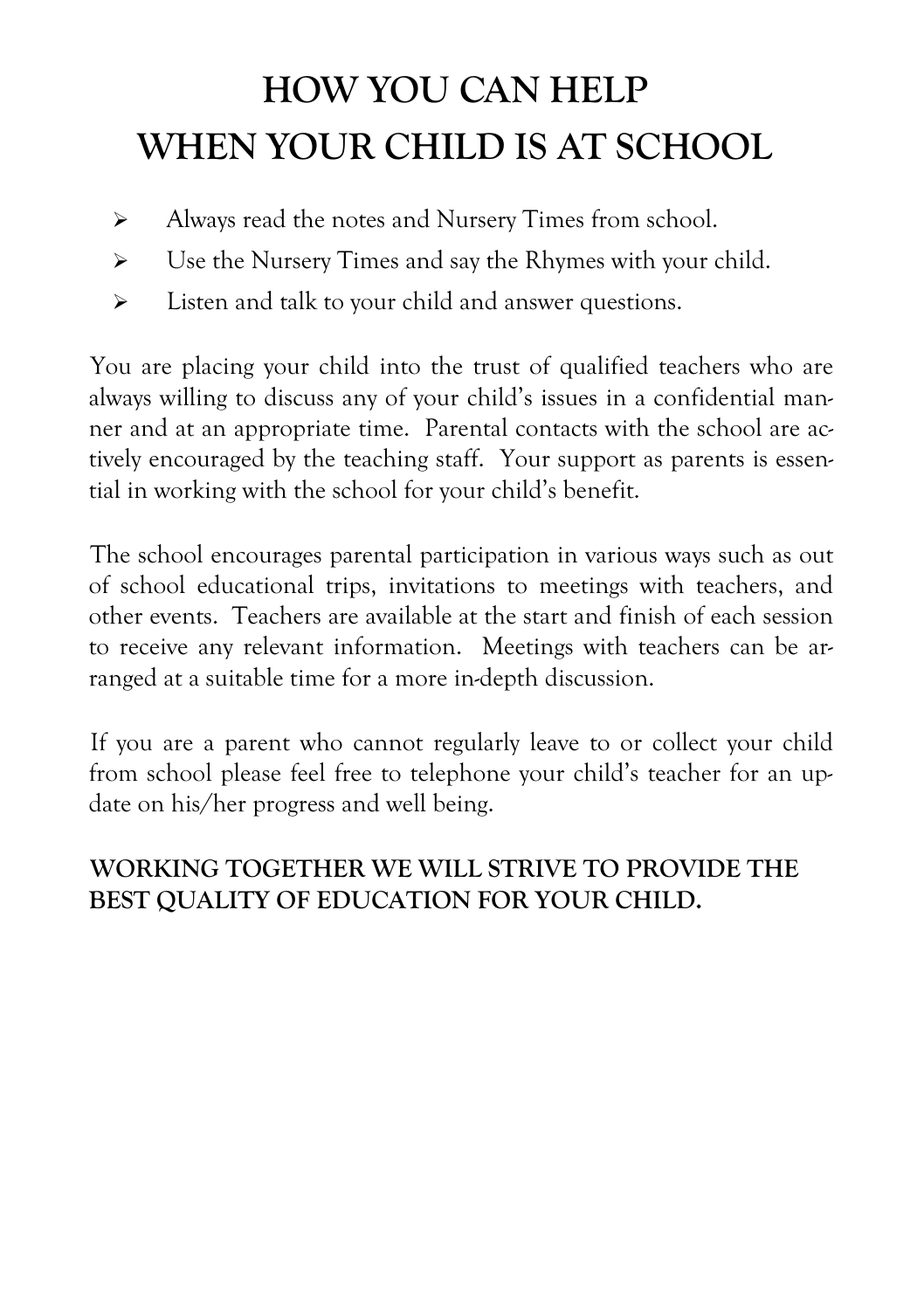### **EXPECTATIONS**

*In September we would expect children in their Pre-School year to be able to: -* 

- say 'Please' and 'Thank You';
- $\triangleright$  be wearing pants, be able to use the toilet and attempt to "wipe" themselves;
- $\triangleright$  drink out of a cup:
- $\blacktriangleright$  leave their dummy at home;
- $\triangleright$  attempt to blow their nose and use a paper tissue;
- $\triangleright$  attempt to put on their coat;
- $\triangleright$  take off their own shoes;
- $\triangleright$  try to put on wellington boots;
- $\triangleright$  pull up their tracksuit bottoms/leggings.



Use a handkerchief efficiently.



 $\blacktriangleright$ 

Wash and dry my face and hands.



Tidy/clear away my toys.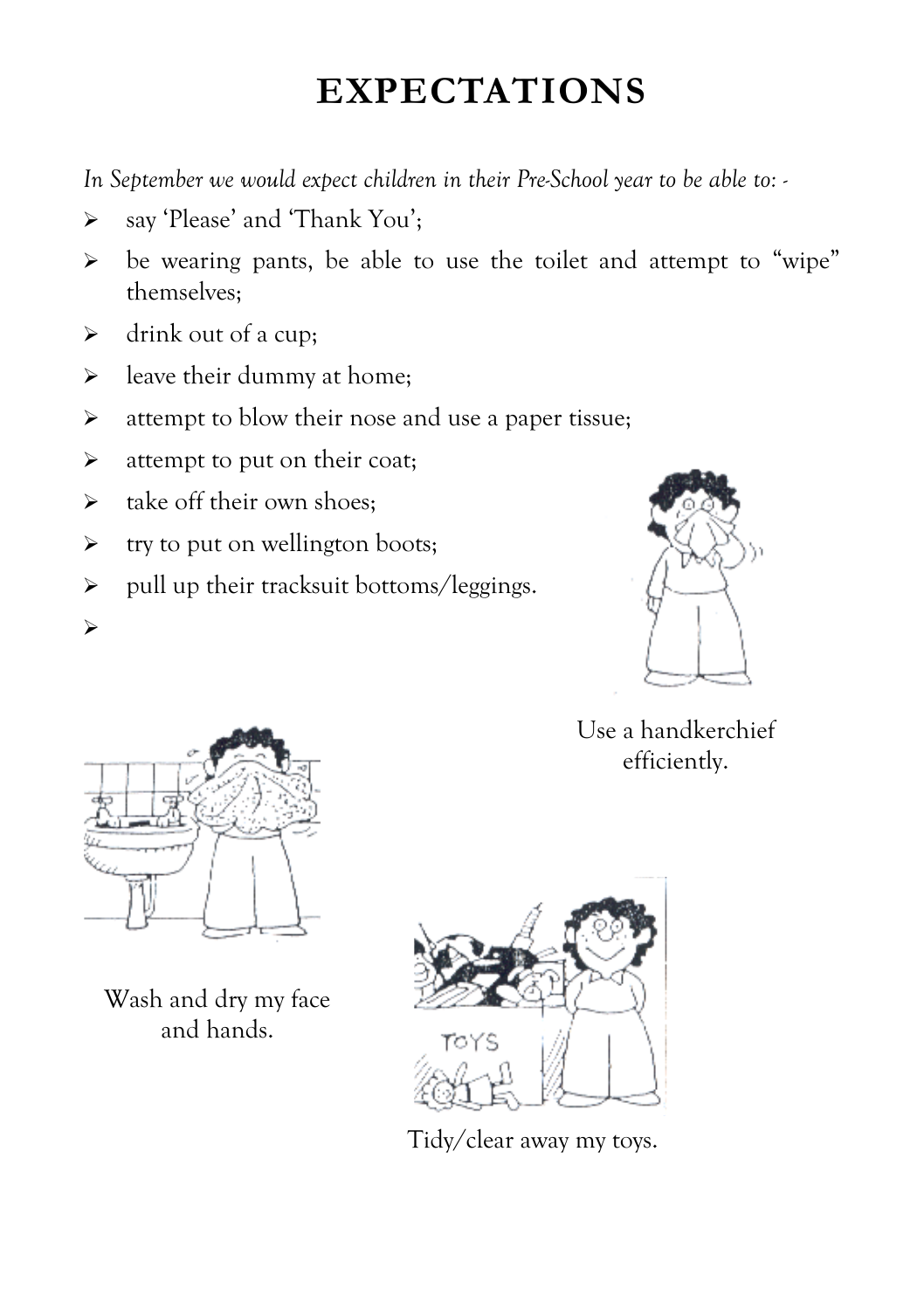### **TIMETABLE**

A typical day for your child in Enniskillen Nursery School will be as follows:

- $\triangleright$  Free choice of structured play activities, both inside and outside
- $\triangleright$  Snack ongoing throughout free choice of structured play
- $\triangleright$  Tidy up routine, followed by music and movement
- Section Croup Time and Quiet Time
- $\triangleright$  Preparation for dinner time / home time

#### **Below is a typical year at Nursery School**

|                    | September Settling in your child                                                                                                 |
|--------------------|----------------------------------------------------------------------------------------------------------------------------------|
| October            | Story Telling in school for Dads/Uncles/Grandas & child<br>November Walks in Castlecoole                                         |
| December           | Christmas Pottery in School with Polliwogs Paint Pots<br>Hunting for our Christmas Tree in Castlecoole<br>The Nativity Show      |
| January            | Grandparent's Day                                                                                                                |
|                    | February Healthy Heart                                                                                                           |
| March/Apr ECO week | Easter Egg Hunt                                                                                                                  |
| May                | Parent & Child swimming in Fermanagh Lakeland Forum<br>Sports in Brewster Park<br>Pirate Day at Forthill Park (Shared Education) |
| June               | The Beach Trip                                                                                                                   |

#### **We love to have visitors in school. If you have a talent please let staff know and we can arrange a visit to school. Talents include: - your job, musical ability, sports, gardening, etc**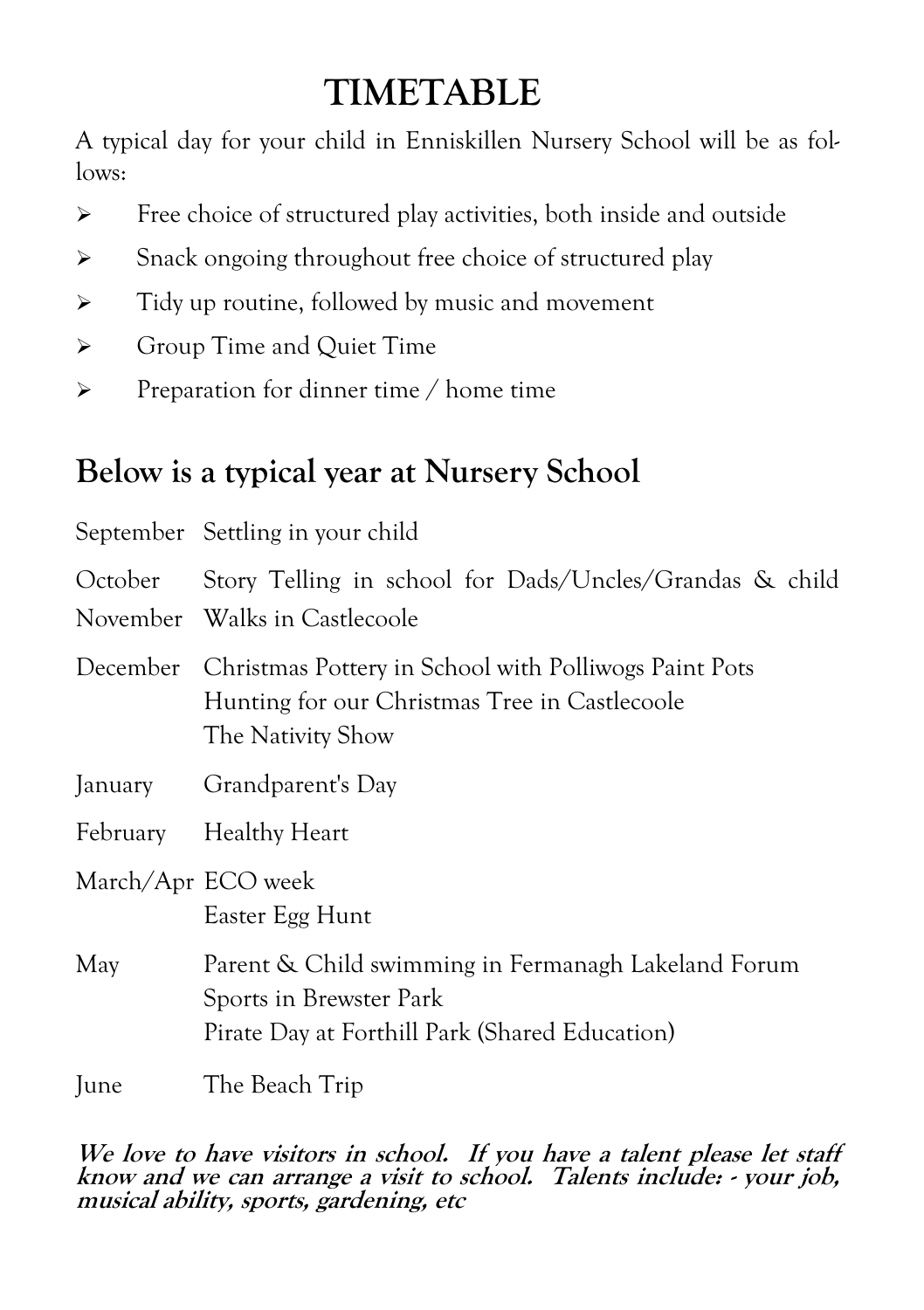# **SETTLING NEW CHILDREN**

This year we have decided to trial offering parents a home visit. Your child's teacher will come and visit you and your child in your home for a short chat, about 10 minutes. The teacher will talk about the information you have provided in the Getting to Know Me booklet.

We try to smooth the path from home to school. During the first few weeks children are admitted in small groups to ensure that each child has settled reasonably well.

This, of course, means that children will not all start Nursery School on the same day, so please be patient and understand that we have the interests of your child at heart.

Your child's first day will be for only one hour. Please set this time aside to be with your child if they find it difficult to settle. Please do not bring any other children to school on this day. Extending the school hours will depend on how well your child settles. Please be prepared to stay on subsequent days if your child is very unsettled.

Our aim is to bridge the gap between home and school. This should never be hurried and parents are asked to be guided by the Nursery teacher during this period.

## **HOUSE KEEPING**

It would be appreciated if each parent would bring along a box of tissues on your child's first day. It is nearly impossible to keep up with the demand for tissues, especially over the winter months! In this way, at least we can start the year with a substantial supply.

**On your child's first day at school please remember to bring: -** 

- **A change of clothes for your child (named)**
- **A box of tissues**
- **8 passport sized Photos**
- **A dispenser of non perfumed Anti Bacterial Liquid Soap for our bathroom**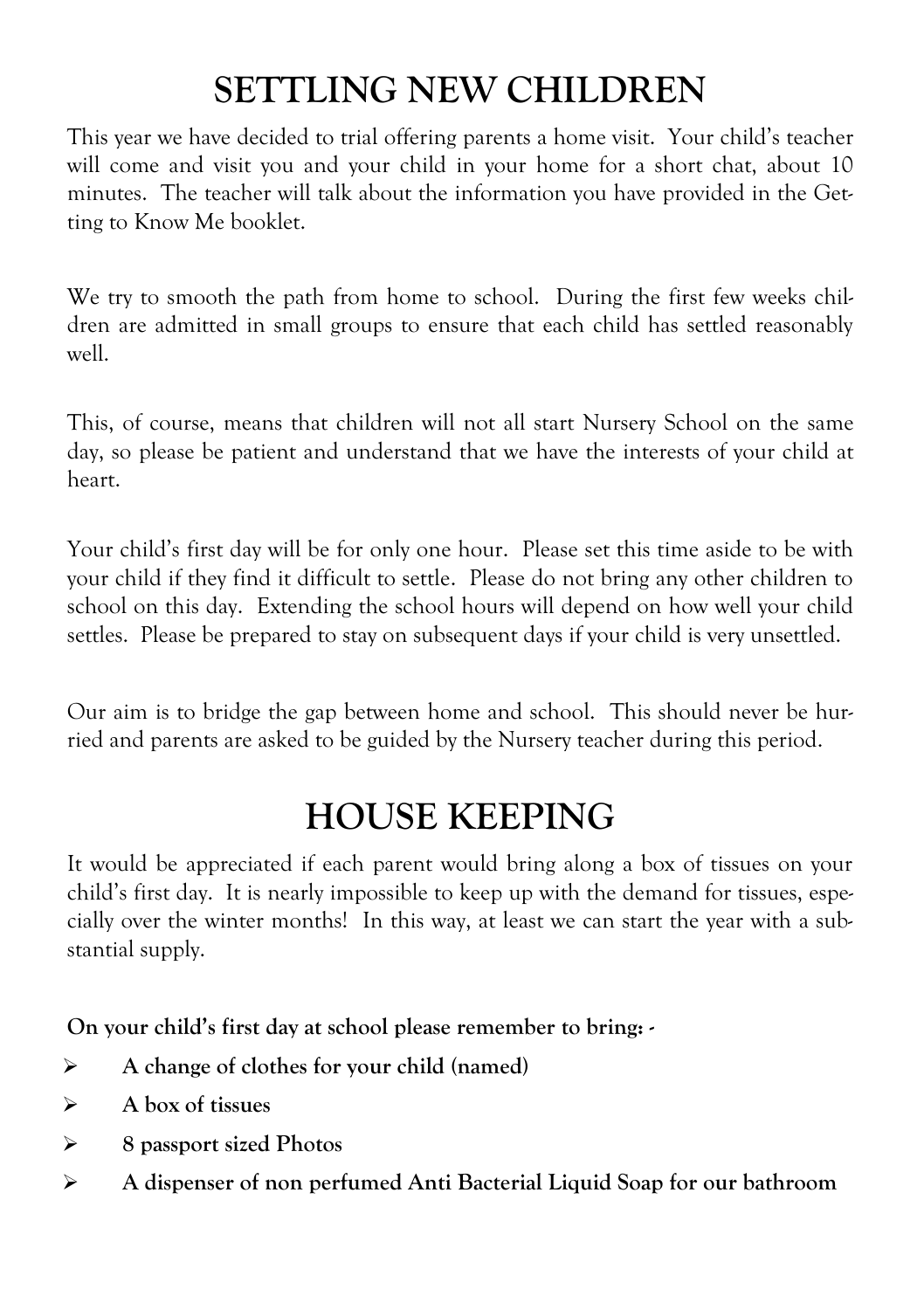## **COMING AND GOING**

Please do not bring children to school before the start of their session. Between 8.50am and 9.00am is most suitable for the morning and fulltime sessions, and between 12.30pm to 12.40pm for the afternoon session. **You must make sure that your child is placed into the care of a member of staff.** 

**Your child should NEVER be left at the door, but MUST be brought into the classroom and a staff member made aware they are in the classroom.** 

#### **WHEN COMING AND GOING TO AND FROM SCHOOL ADULTS MUST ALWAYS CLOST AND BOLT ALL GATES.**

We will ask you to sign a contract on at your 10 minute teacher interview outlining your responsibilities in helping us keep your child safe.

Assume the school will always be open, regardless of the severity of the weather. You will be notified by text if the school has to close.

At home time try to be at school in good time. Children soon become anxious if they are kept waiting. If for some reason you have to arrange for another person to pick your child up from Nursery School, please make sure that both the child and teacher are aware of this arrangement.

It must be clearly understood that the person bringing your child to and collecting from school must be a responsible adult (ie over the age of 16).

We have use of the large car park at the back of the school. This can be accessed from the entrance into Tesco's. There is a gate in the fence surrounding our play area. Access to school is via the conservatory doors leading into the classrooms. Children's coats should be hung up on their peg in the conservatory.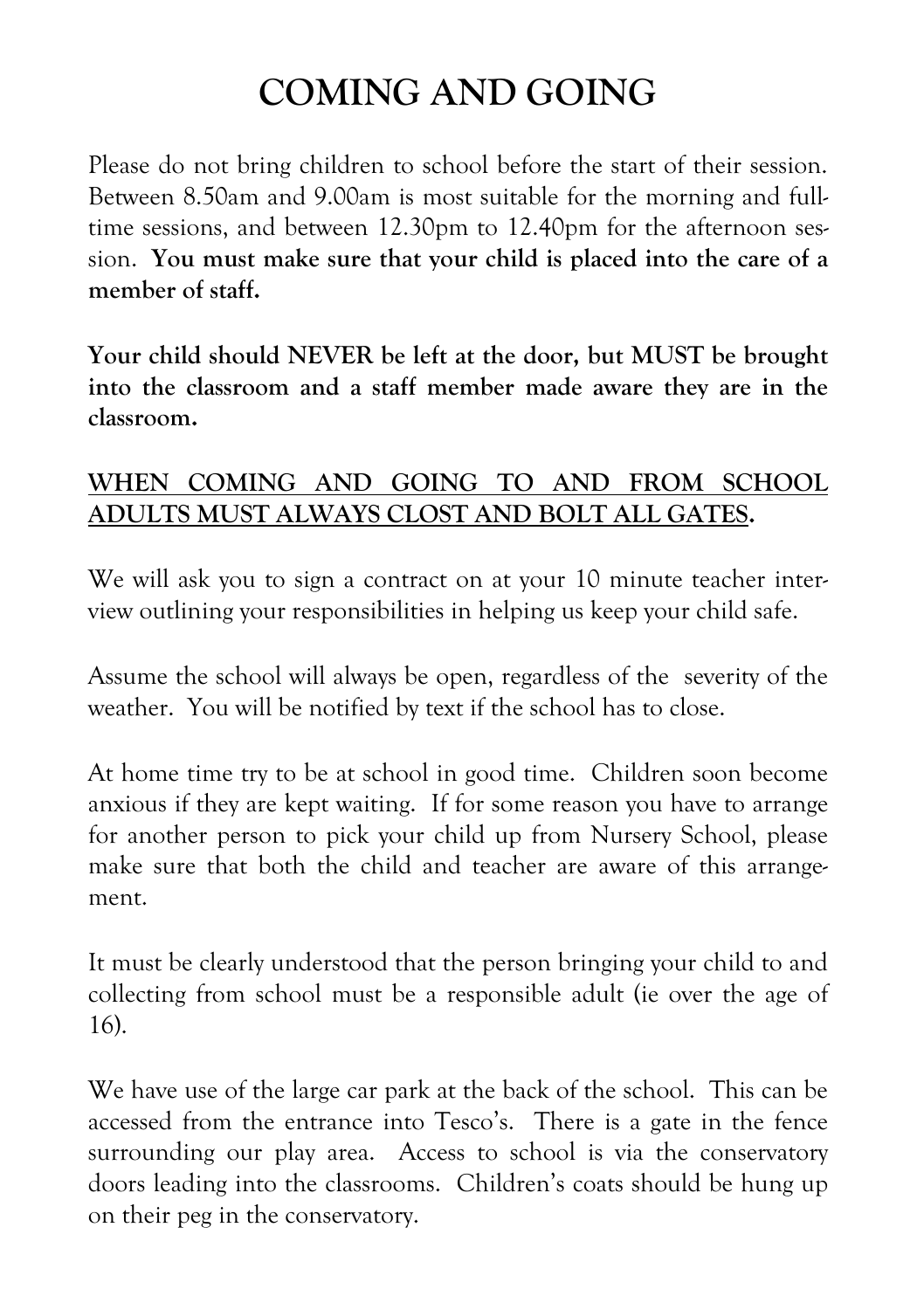### **ATTENDANCE AT NURSERY**

Although Nursery Education is not compulsory, we need to know the reason that children are absent. Constant non-attendance may mean your child's place in Nursery School will be reviewed. Please contact the school as soon as possible to inform us of your child's absence. (Tel No: 028 6634 2694)

#### **Children who are unwell should not attend school until they are fully recovered, as infection can spread very quickly with young children**.

Infections are common among children, and Nursery School is an ideal place for infections to spread. It is important, therefore, that the Health & Social Care guidelines are followed.

- Children who are ill should not attend Nursery School. If a child becomes ill while in Nursery School a parent will be asked to take the child home as soon as possible.
- Children with diarrhoea or vomiting illnesses should not attend Nursery School. The exclusion period should last until at least 48 hours after the last episode of diarrhoea or vomiting.
- $\triangleright$  It is good practice that if a child requires antibiotics that they do not come into Nursery School for 48 hours after starting on medication. This is to give the child's condition an opportunity to improve, and that in the unlikely event of a reaction to antibiotics, the parent will be with their child. We do not administer medication in school without a form completed by the parent and the doctor authorising us to do so.
- On our Parent Board we display a chart giving general guidance on exclusion from childcare settings for the more common infections, ie Chicken Pox, German Measles, Slapped Cheek, etc.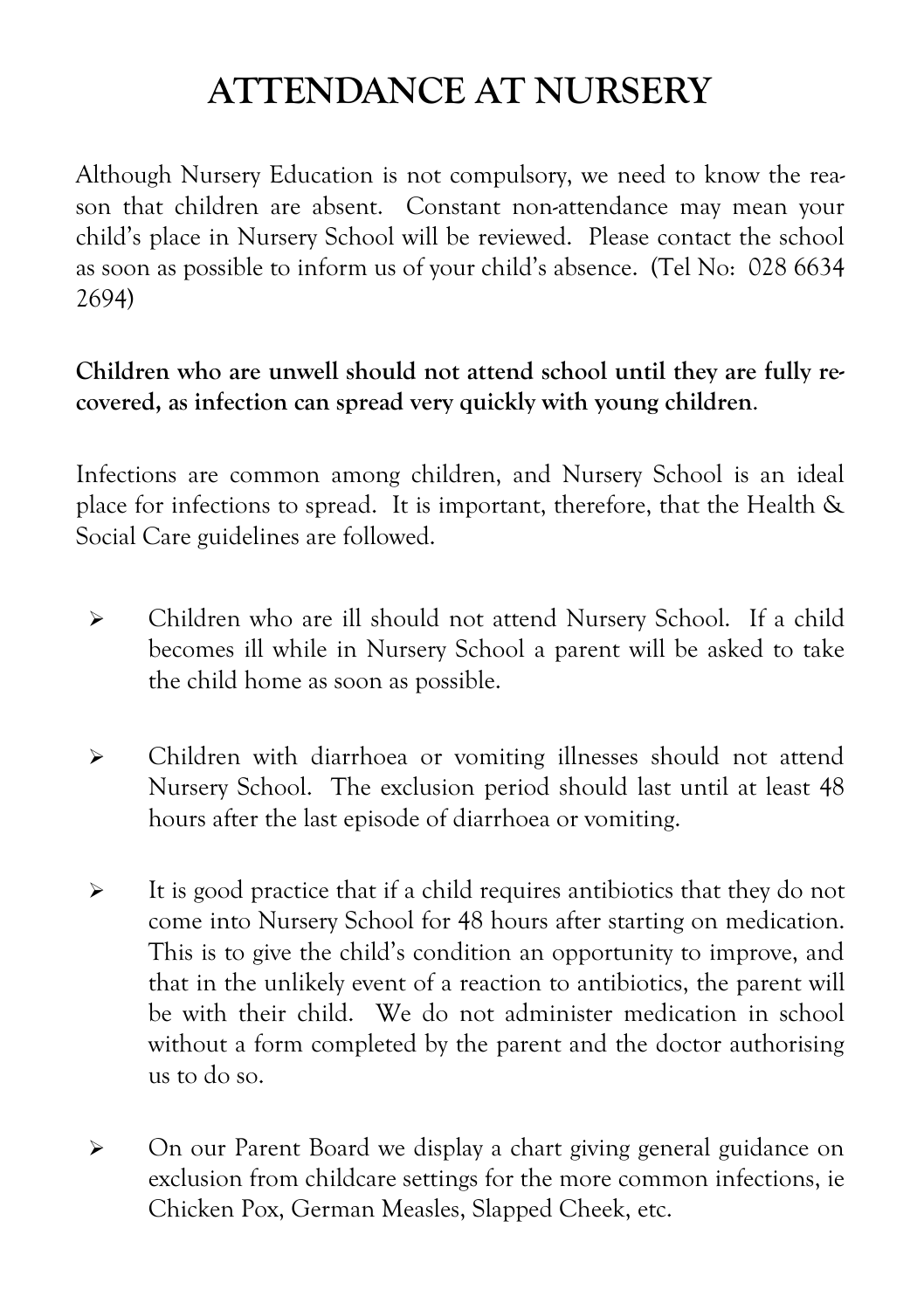$\triangleright$  We will advise parents if there are known cases of infection within the Nursery School.

It is particularly important that parents of children whose immunity may be impaired due to illness or treatment, eg leukaemia, HIV, are given this information.

 $\triangleright$  It is also important that staff and mothers who are pregnant be made aware of the following infections: Chicken Pox/Shingles, Rubella, Slapped Cheek Syndrome and Measles.



### **CHILDREN WITH SPECIAL NEEDS**

 Parents are encouraged to inform the Nursery School at an early stage if their child has any special educational needs. The special educational needs of most children are met quite adequately within the Nursery setting. Other children may have needs which require specialist advice, intervention or support. Parents will be involved in this process.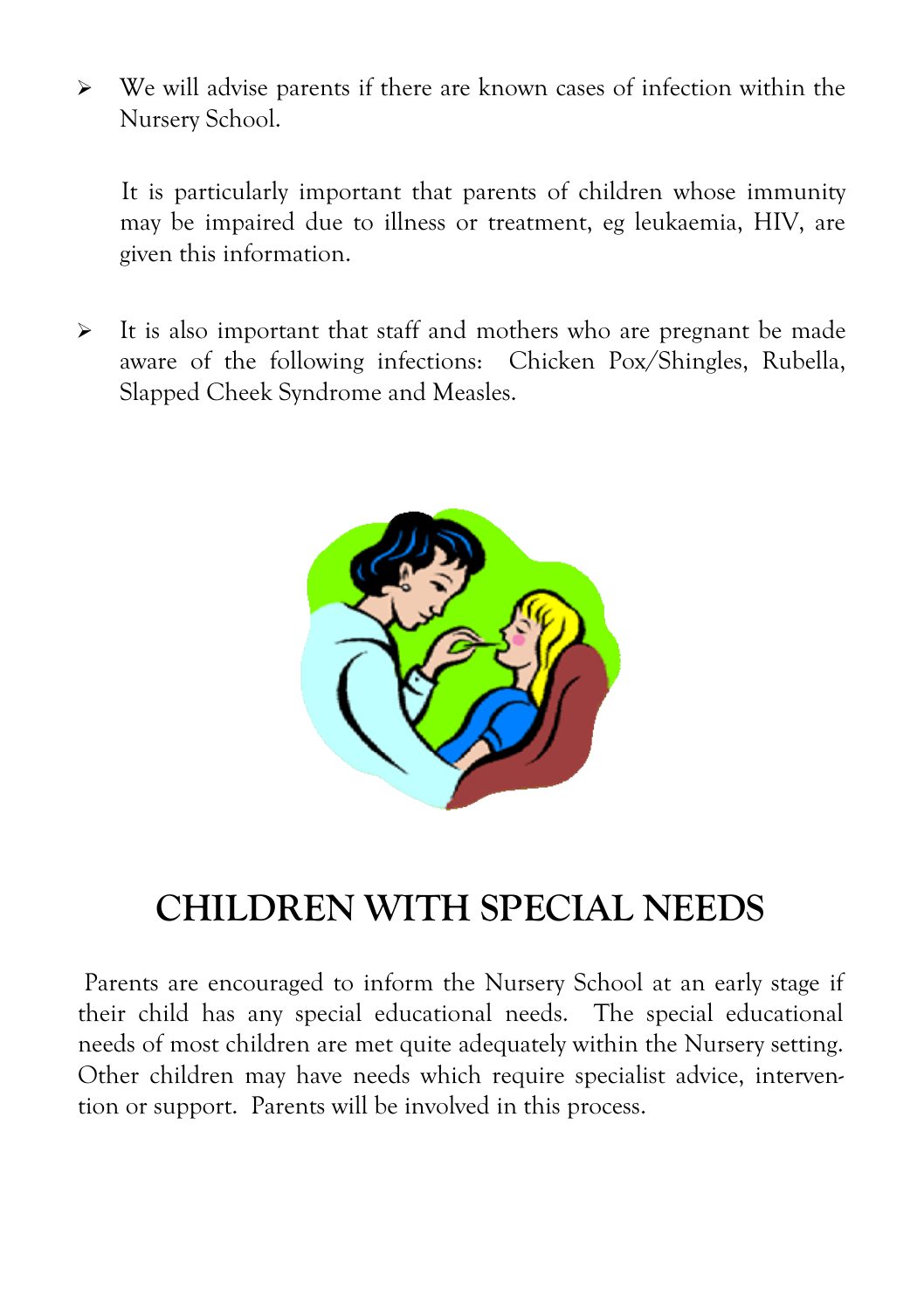# **MOBILE FREE SCHOOL**

*Information for Parents/Carers* 

#### **Greet your child with a smile and not a mobile phone!**

We are making our school building, school grounds and when on out of school trips **mobile free** – except in case of emergency.

We feel it is important to be engaged with your child, especially coming to and going from school.

# **ANTI-BULLYING POLICY**

Parents will receive a copy of the Anti-Bullying Policy.

Staff provide a caring environment and will let you know if they have any concerns regarding your child. If you have any concerns please speak to a class teacher.

Children will be taught the Golden Rules. Golden Rules apply to 'What' and 'How' we expect children to live by. They are: -

- We are Gentle
- We are Kind and Helpful
- We Listen
- We are Honest
- We Look after Things
- We Try Hard

We will spend time teaching these life rules.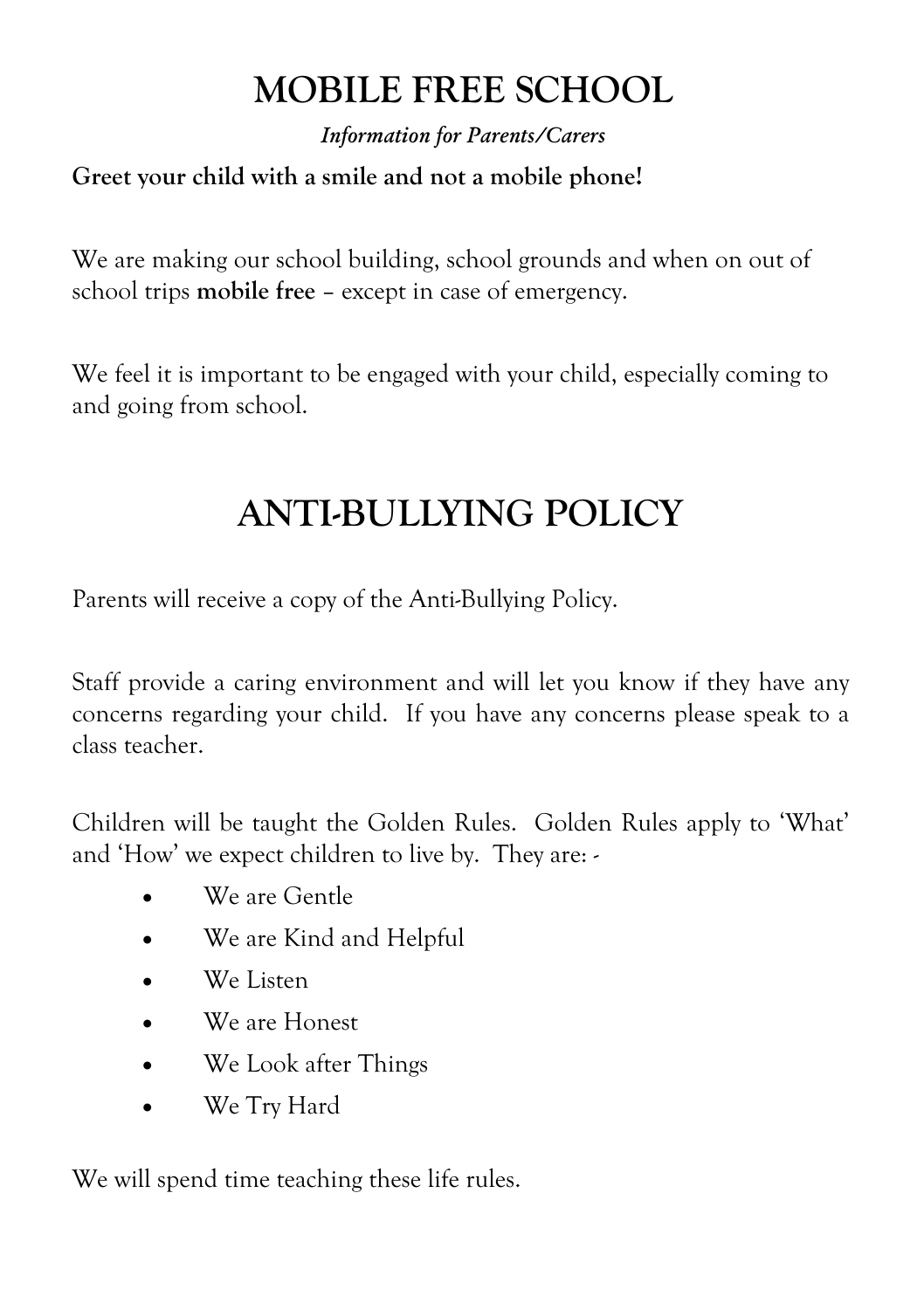# **TOILETING POLICY**

Children must be able to use the toilet themselves.

Nappies and pull-ups are not allowed unless the child has a medical condition.

When they first come to Enniskillen Nursery School all children and parents are given reassurance about the availability of the toilets. Children do not need to ask permission to use the toilet, they can go at any time.

Our Toileting Policy is available in school for any parent to read.

![](_page_14_Picture_5.jpeg)

Use the toilet properly and flush toilet after use.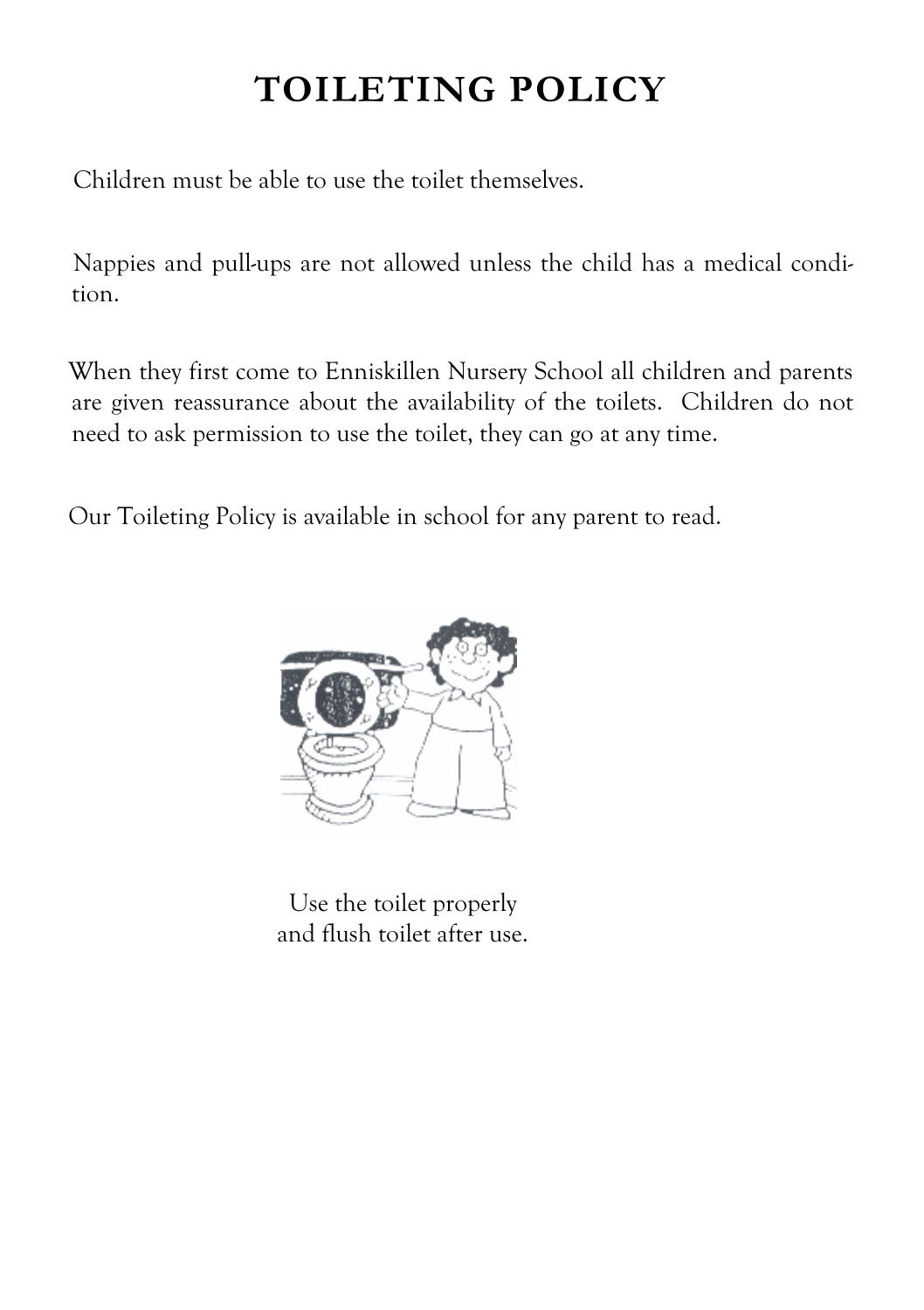## **SCHOOL CLOTHING**

We have a nursery sweatshirt available this year with the school logo on it. This is available in 3 colours — green, blue and red from SD Kells. We highly recommend the purchase of these as they are practical, durable and comfortable for all activities undertaken throughout our school day.

We insist that ALL children must wear tracksuit bottoms or leggings, any colour. Shorts and dresses can be worn in warm weather. Shoes MUST have rubber soles, otherwise children will not be permitted to use climbing equipment. ALL CLOTHES **MUST** BE NAMED.

A complete change of "named" clothes must be left in school in your child's drawer. This is for when your child needs to be changed in the event of an accident or playing with water. The wet/soiled clothes will be left in a plastic bag on your child's peg for collection. For practical reasons we are unable to wash soiled clothes. Please remember to replace the spare change of clothes when your child returns to school.

All outdoor coats must be named and should be brought to school every day, regardless of the weather. During the winter months a hat, scarf and gloves are necessary, these should also be named. Please teach your child to put these items down the sleeve of their coat when they take it off to keep them safe.

For safety reasons children are not permitted to wear open-toed sandals or jewellery of any description in school.

We understand that during the initial settling in period some children may feel the need to bring a comforter/toy to school. These **must** be put in their tray when they arrive in school. Staff/volunteers are not responsible for these items and should not be asked to search for lost belongings.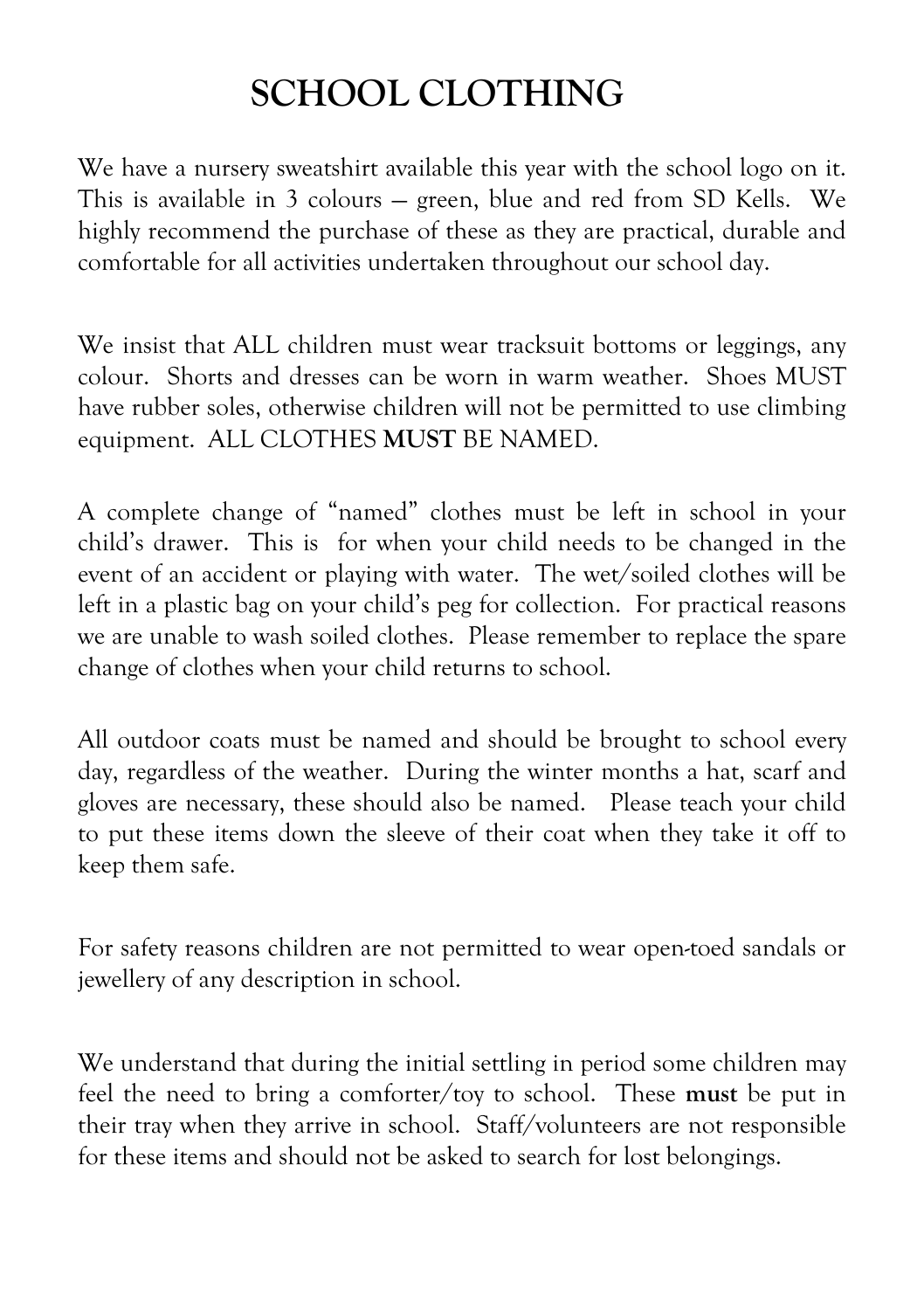### **SCHOOL TRIPS**

We value going out of school on Educational visits. Parents are asked for written permission at the start of the school year to allow your child to go to go on all school trips. Trips are well organised and a risk assessment is completed for each trip, which includes an adult to child ratio appropriate for that trip.

We need parents to accompany us on some of these trips. Please inform a member of staff if you would be available to help. All parents are given an Educational Visits leaflet with information on responsibilities and safety. We keep a register of parent helpers accompanying us on each trip.

## **LINKS WITH PRIMARY SCHOOLS**

Please remember that your child does not automatically transfer to Primary School from Nursery School.

**We are not connected to any specific primary school, so there is no automatic transfer.** 

Parents should make contact with their first preference school during late December/early January. You will be given an application form to complete and return by a certain date.

### **SHARED EDUCATION**

We are linked with Holy Trinity Nursery Unit and Enniskillen Integrated Nursery Unit in a Shared Education project.

The project is aimed at introducing young children to different schools and to encourage them to make new friends. Children visit each other in their new friend's school for play dates.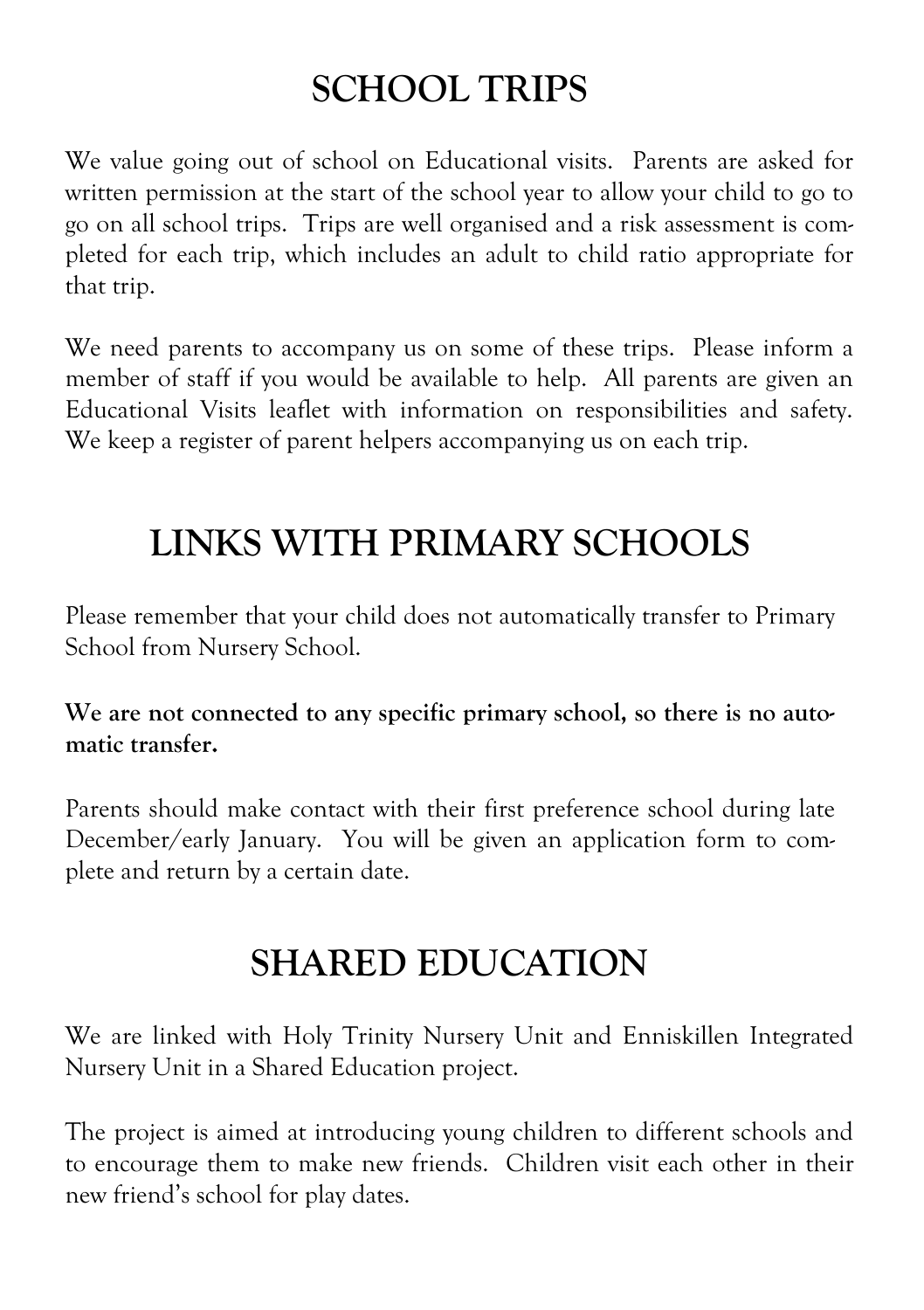### **BREAKFAST CLUB**

We offer a supervised Breakfast Club for children from 8.15am for children in the AM and FT sessions. Cost is £2 per day. There is fruit, breakfast juice, cereal, porridge, pancakes and toast.

#### **NURSERY FUND**

We operate a Nursery Fund whereby, through parental contributions, we provide all children with a healthy snack each day in line with our Health Promoting Policy. The Nursery Fund is £15.00 per month regardless of holidays. This money must be in the pre-printed money envelope provided, with your child's name on it and posted in the box outside your child's classroom at the beginning of each month.

Nursery Fund also pays for buses when we go out of school on trips, special events, eg Belfast Community Circus, trips to the café, baking ingredients and other incidental items.

![](_page_17_Picture_5.jpeg)

#### **SNACK**

Each session offers a buffet snack for an hour of the session. Staff do not keep a register of what children eat. Where possible individual likes and dislikes will be taken into account.

Snacks includes cereal, pancakes, toast, baked bread, crackers, cheese. There is always fresh fruit and milk/water available every day.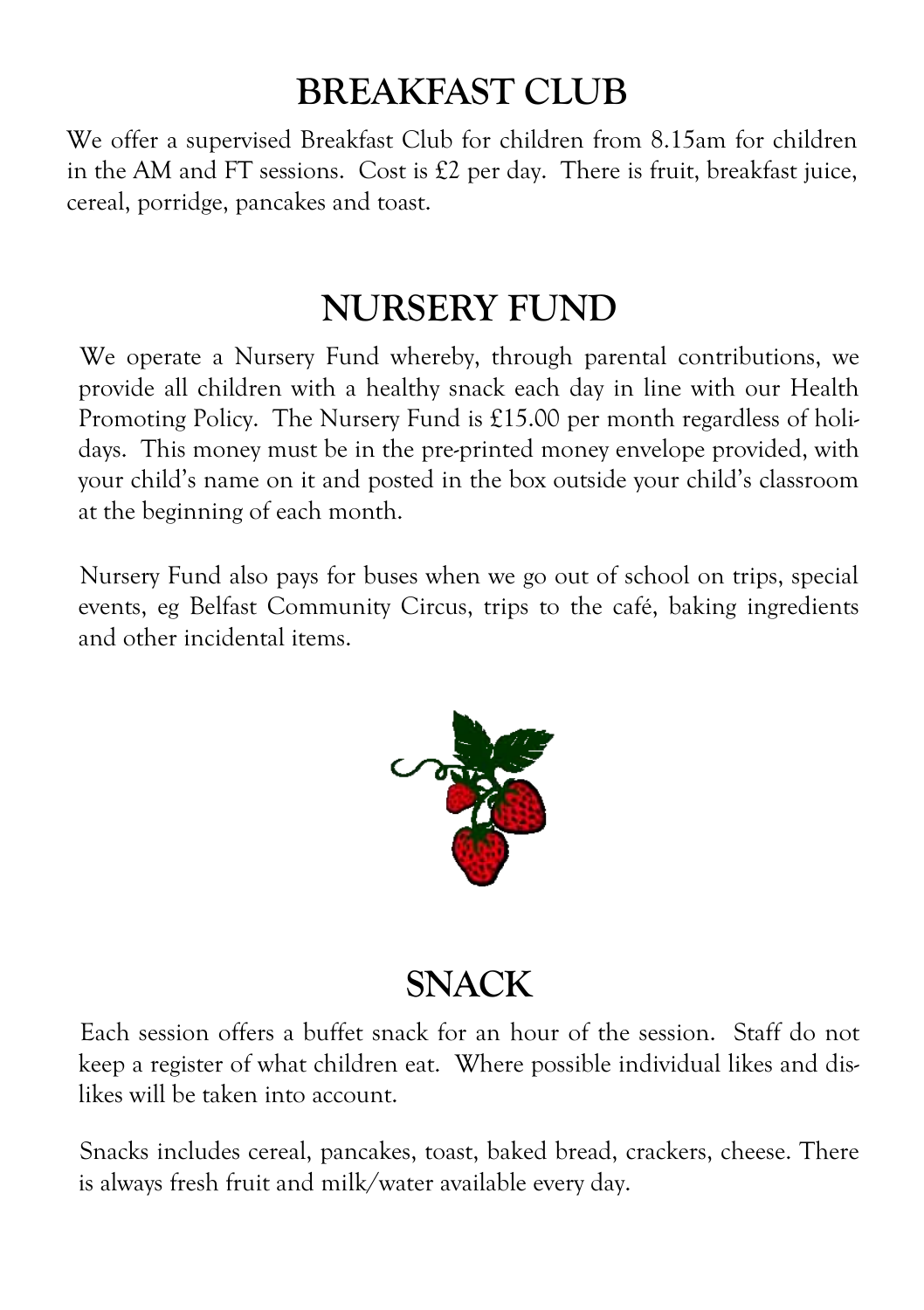#### **SCHOOL DINNERS**

Children in the full-time session will have a mid-day meal. School dinners currently cost £2.50 per day - £12.50 per week.

Dinner money should be paid on a Monday morning for the complete week. The correct amount must be enclosed. This money must be in the preprinted money envelope provided, with your child's name on it and posted in the box outside your child's classroom. If your child is absent from school, deduct the relevant dinner amount from the following week's envelope.

**If you are in receipt of Income Support or Job Seekers Allowance you may be eligible for free school meals.** 

#### **IT IS YOUR RESPONSIBILITY TO COMPLETE THE FREE SCHOOL MEAL APPLICATION FORM.**

### **ALLERGIES**

It is the parent's responsibility to inform us of any specific allergies (diagnosed by a doctor) their child may have, eg nuts, eggs, milk, etc. We have had experience of a variety of allergies and will work with parents to accommodate these.

#### **CELEBRATING SPECIAL DAYS**

As part of the Christian calendar Enniskillen Nursery School celebrates many festivals and birthdays. To celebrate your child's birthday in Nursery School you are welcome to send in a cake. For children who have celebrated their birthday during the summer months we will supply a group cake and let them blow out the candles. We will take a photograph for your child's school book.

We also celebrate festivals from other countries/faiths, eg Diwali, Chinese New Year, Ramadan, etc.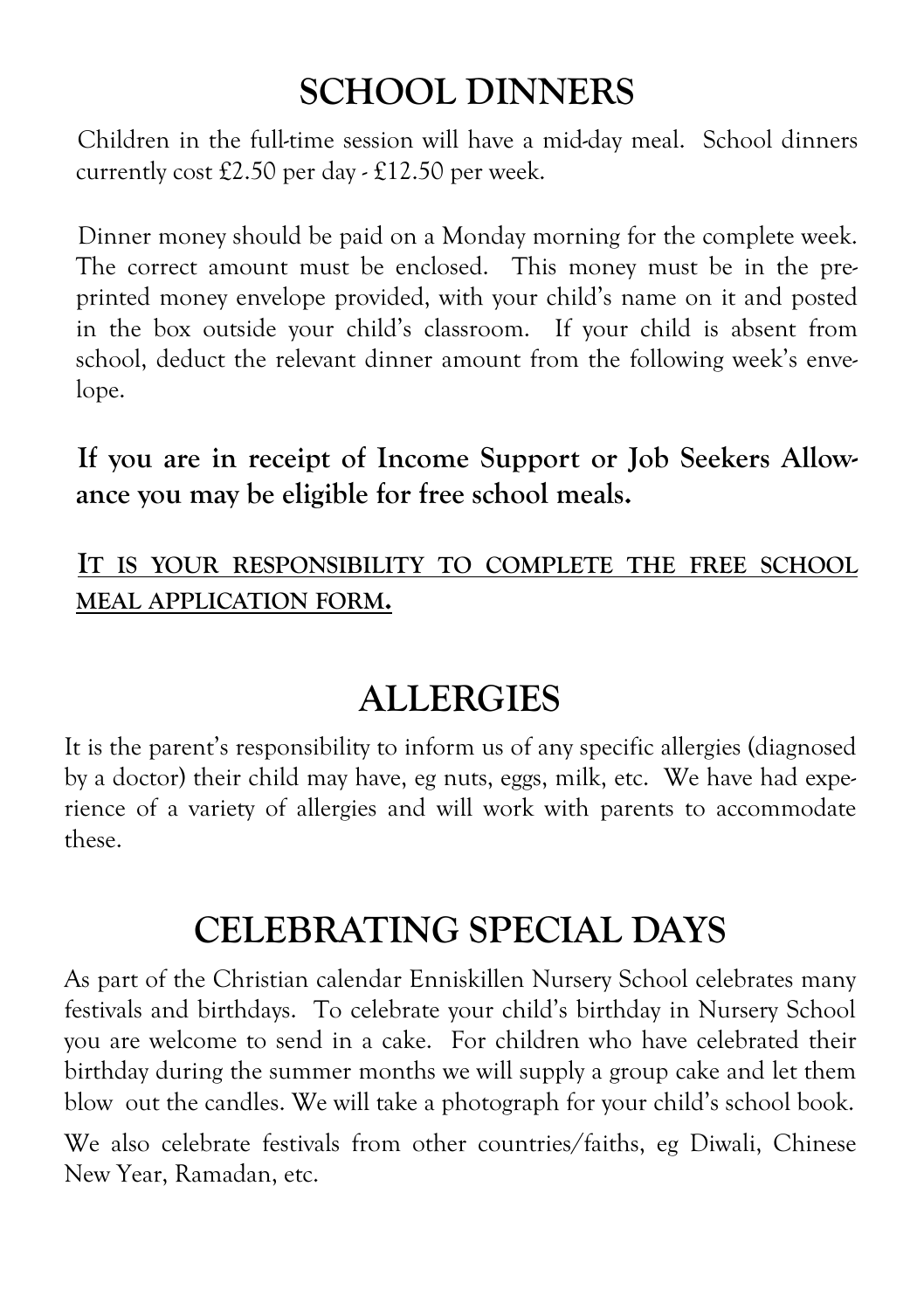# **PROCEDURE FOR REPORTING AN INCIDENT OF CHILD ABUSE**

Every school will have its own policy and procedures for dealing with any child protection issues and schools must tell parents of these. This is a legal requirement.

#### **How a Parent can make a Complaint**

![](_page_19_Figure_3.jpeg)